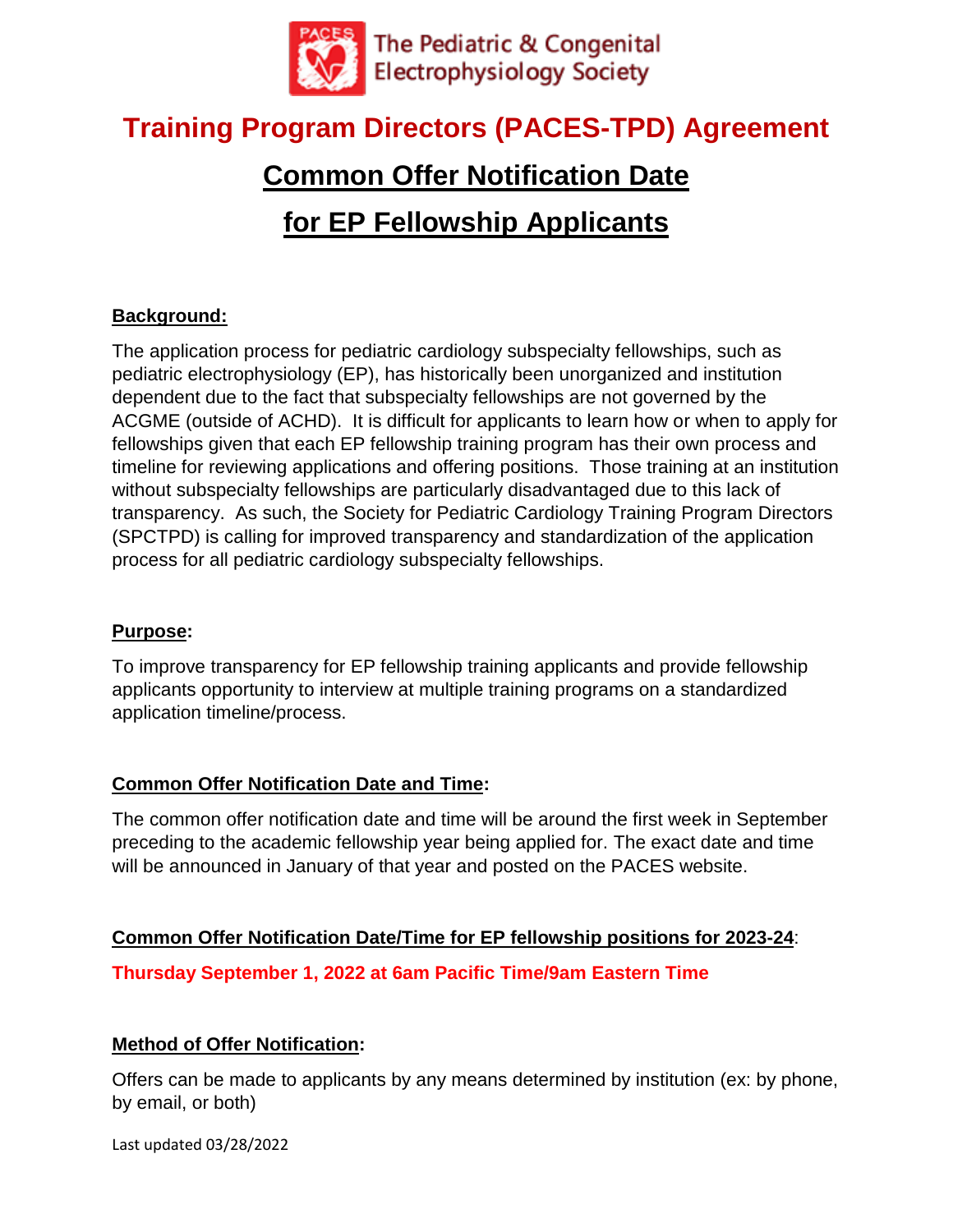

#### **Agreement Terms:**

- 1. No offer, either unofficial or official, will be made to any EP fellowship applicants prior to the Common Offer Notification Date and Time.
- 2. The Common Offer Notification Date and Time is not applicable if an institution would like to offer an EP fellowship position to one of their own candidates from within their institution. An offer to an internal candidate can be made at any time.
- 3. The Common Offer Notification Date and Time is not applicable if an institution would like to offer an EP fellowship position to a candidate with their own funding from an outside source. An offer to a candidate with funding from an outside source can be made at any time.
- 4. Applicants have 24 hours to accept or decline a fellowship offer. Once an applicant accepts a fellowship offer, the applicant is responsible for immediately declining any other offers received, even if it is prior to 24 hours from receiving the offer.
- 5. If/When an offer is declined by an applicant, the institution can then extend an offer to another desired applicant who will then have 24 hours to accept or decline the offer.
- 6. Offers cannot be made to an applicant unless the institution has funding and can guarantee the fellowship position at the time the offer is made.
- 7. Program directors will notify the Chair of PACES-TPD to confirm that their institution has funding and will be offering an EP fellowship position or if positions have been filled by internal candidates. The status of an institution will be updated on the PACES website as Pending Funding/Spots available/Spots Filled/Not participating. The status will be updated on a rolling basis but mandatory updates from all institutions will be given by 24 hours preceding the Common Offer Date and Time.
- 8. Once an applicant has accepted a fellowship position, the institution will notify the Chair of the PACES-TPD and communicate to their other applicants that their position is filled.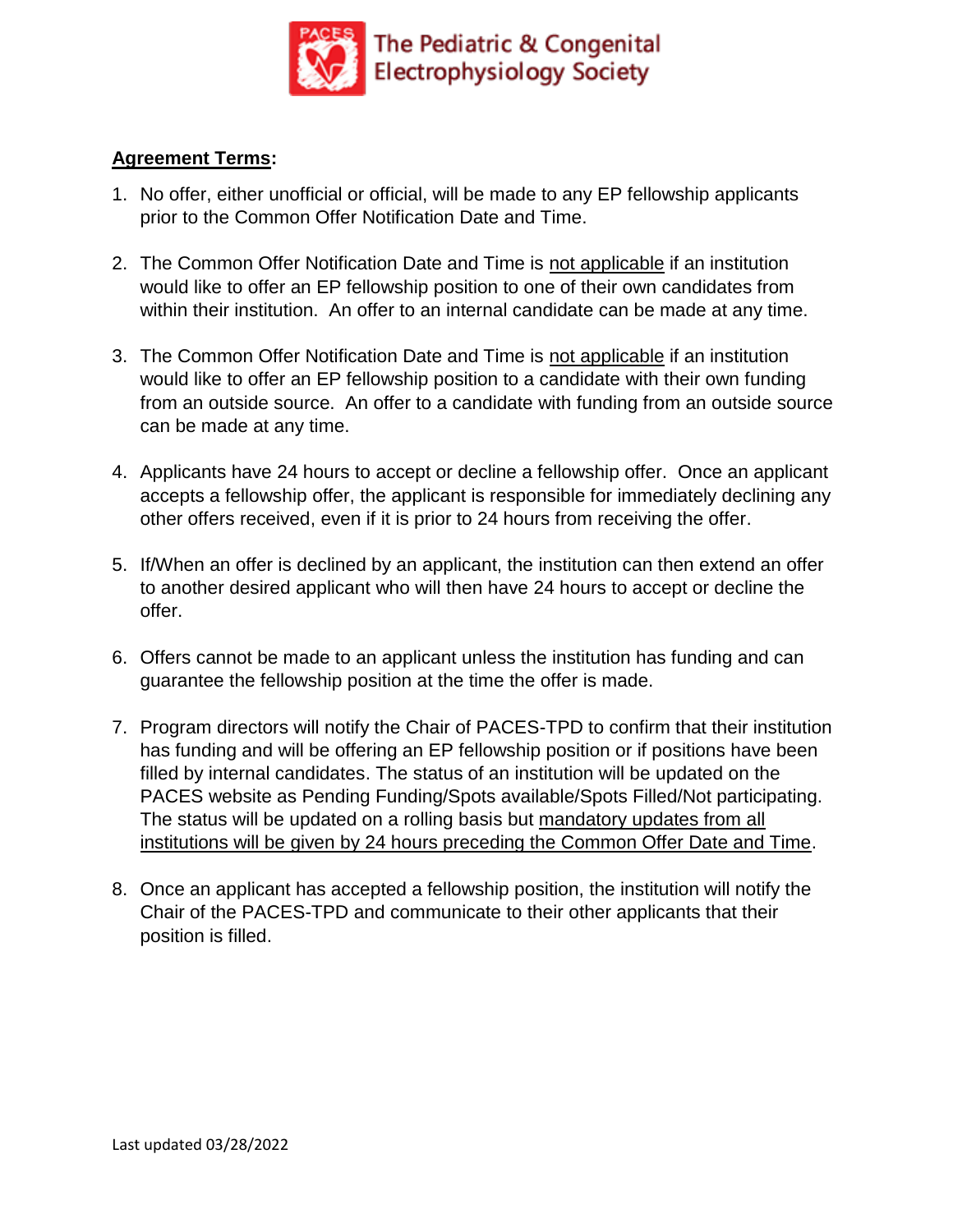

The Following PACES EP Fellowship Training Programs agree to abide by the outlined terms and are committed to upholding this agreement.

#### US Programs

| <b>East Coast US Programs</b>                                                    |                       |                                    |
|----------------------------------------------------------------------------------|-----------------------|------------------------------------|
| <b>Boston Children's Hospital</b><br><b>Harvard Medical School</b>               | <b>Dominic Abrams</b> | Dominic.abrams@cardio.chboston.org |
| The Children's Hospital of Philadelphia<br>University of Pennsylvania            | <b>Maully Shah</b>    | shahm@chop.edu                     |
| <b>Children's National Hospital</b><br>George Washington University              | <b>Jeffrey Moak</b>   | jmoak@childrensnational.org        |
| Duke Pediatric and Congenital Heart Center<br>Duke University School of Medicine | Salim Idriss          | salim.idriss@dm.duke.edu           |
| Shawn Jenkins Children's Hospital<br>Medical University of South Carolina        | Nicole Cain           | cainn@musc.edu                     |
| <b>Central US Programs</b>                                                       |                       |                                    |
| Cincinnati Children's Hospital<br>University of Cincinnati                       | David Spar            | david.spar@cchmc.org               |
| <b>Cleveland Clinic</b><br>Cleveland Clinic Lerner College of Medicine           | <b>Akash Patel</b>    | patela35@ccf.org                   |
| C. S. Mott Children's Hospital<br>University of Michigan                         | David Bradley         | davebrad@med.umich.edu             |
| Lurie Children's Hospital<br>Northwestern University                             | Sami Chaouki          | achaouki@luriechildrens.org        |
| <b>Texas Children's Hospital</b><br><b>Baylor College of Medicine</b>            | Santiago Valdes       | svaldes@bcm.edu                    |
| Vanderbilt Children's Hospital<br><b>Vanderbilt University</b>                   | Frank A. Fish         | frank.fish@vumc.org                |
| <b>West Coast US Programs</b>                                                    |                       |                                    |
| <b>Benioff Children's Hospital</b><br><b>UCSF</b>                                | <b>Ronn Tanel</b>     | Ronn.tanel@ucsf.edu                |
| <b>Children's Hospital Los Angeles</b><br>University of Southern California      | Yaniv Bar-Cohen       | ybarcohen@chla.usc.edu             |
| Lucile Packard Children's Hospital<br><b>Stanford University</b>                 | Kara Motonaga         | kmotonaga@stanford.edu             |
| Rady Children's Hospital<br><b>UC San Diego</b>                                  | James Perry           | jperry@rchsd.org                   |
| <b>UCLA Medical Center</b><br>David Geffen School of Medicine at UCLA            | Jeremy Moore          | jpmoore@mednet.ucla.edu            |